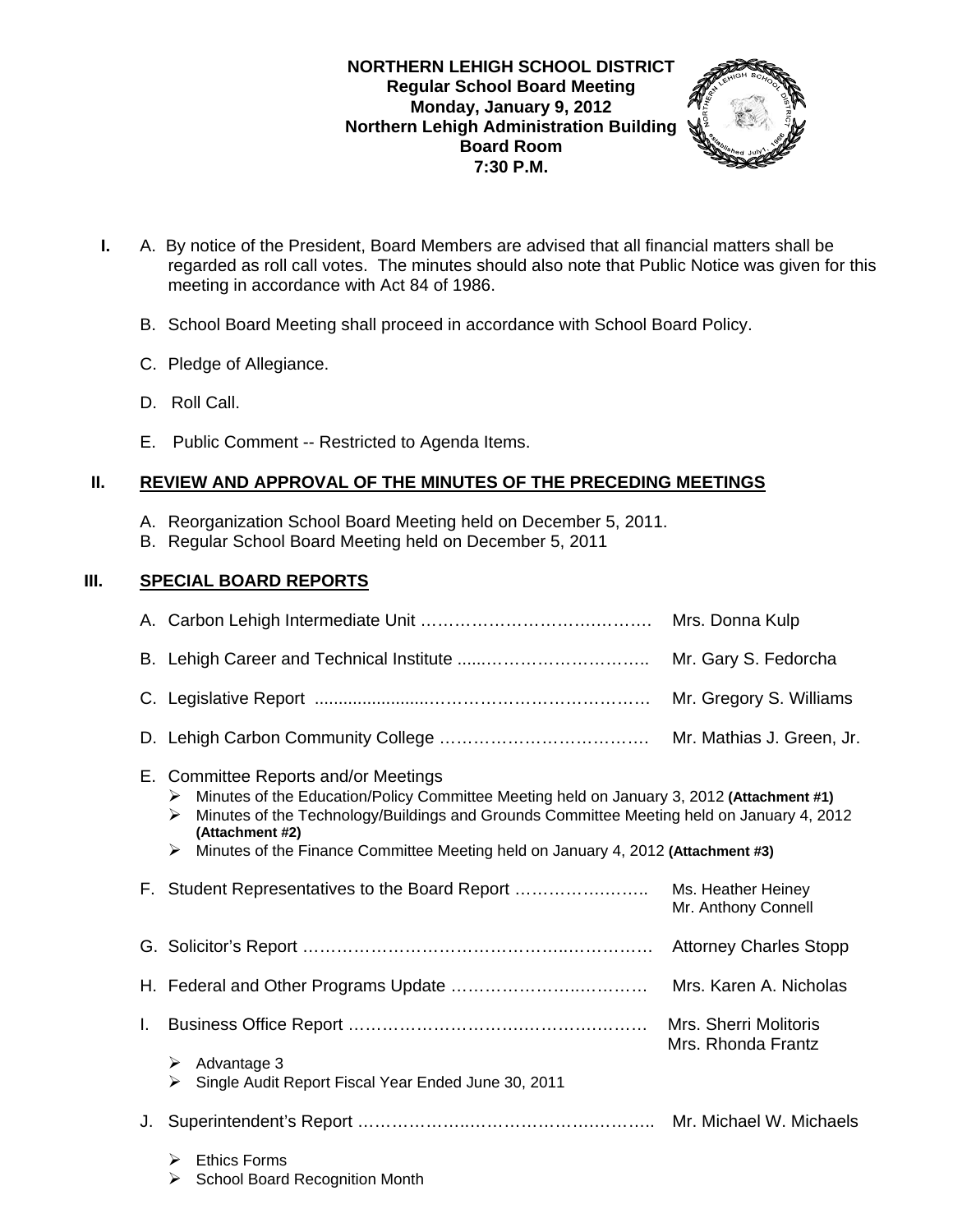| <u>PERSONNEL</u>                   |                                                                                               |
|------------------------------------|-----------------------------------------------------------------------------------------------|
| A. Appointment - Instructional     |                                                                                               |
| Laura Tatusko                      | <b>Temporary Vacancy Replacement</b>                                                          |
| Assignment:                        | High School English Teacher replacing an<br>employee on medical leave.                        |
| Salary:                            | Substitute Teacher Rate Days 1-30;                                                            |
|                                    | Day 31 and beyond \$43,580 prorated                                                           |
| Effective:                         | (Step 1 Bachelors on the 2011-2012 CBA Salary Schedule)<br>December 20, 2011                  |
| <b>Termination Date:</b>           | Undetermined: Upon Physicians Release of Teacher to                                           |
|                                    | <b>Return to Work</b>                                                                         |
| <b>B.</b> Administrative Transfers |                                                                                               |
| 1. Karen Hluschak                  |                                                                                               |
| From:                              | Cook's Helper Middle School                                                                   |
| To:                                | Cook's Helper High School replacing Arlene Glasmire<br>who retired.                           |
| Salary:                            | No change in salary.                                                                          |
| <b>Effective Date:</b>             | January 23, 2012                                                                              |
| 2. Wendy Shirk                     |                                                                                               |
| From:                              | Cook's Helper Middle School                                                                   |
| To:                                | Cook's Helper High School replacing Rebecca Croll<br>who retired.                             |
| Salary:                            | No change in salary.                                                                          |
| <b>Effective Date:</b>             | January 23, 2012                                                                              |
| C. Appointment - Non-Instructional |                                                                                               |
| 1. Alice Christman                 |                                                                                               |
| Assignment:                        | Part Time Cook's Helper replacing Karen Hluschak                                              |
| Salary:                            | who was transferred to the High School<br>\$8.50 Per Hour/3 Hours Per Day/5 Days Per Week/ up |
|                                    | to 180 Student Days per year plus additional cleaning                                         |
|                                    | days as needed (2009-2013 Educational Support Personnel<br>Association CBA)                   |
| <b>Effective Date:</b>             | January 17, 2012                                                                              |
| 2. Sheila Steier                   |                                                                                               |
| Assignment:                        | Part Time Cook's Helper replacing Wendy Shirk                                                 |
| Salary:                            | who was transferred to the High School<br>\$8.50 Per Hour/3 Hours Per Day/5 Days Per Week/ up |
|                                    | to 180 Student Days per year plus additional cleaning                                         |
|                                    | days as needed (2009-2013 Educational Support Personnel                                       |
| <b>Effective Date:</b>             | Association CBA)<br>January 17, 2012                                                          |
| D. Resignation                     |                                                                                               |
|                                    |                                                                                               |

 Accept the resignation of Heather Rehrig from her position as Psychologist effective the end of the work day February 3, 2012. Ms. Rehrig has accepted a position with another school district.

E. Family Medical Leave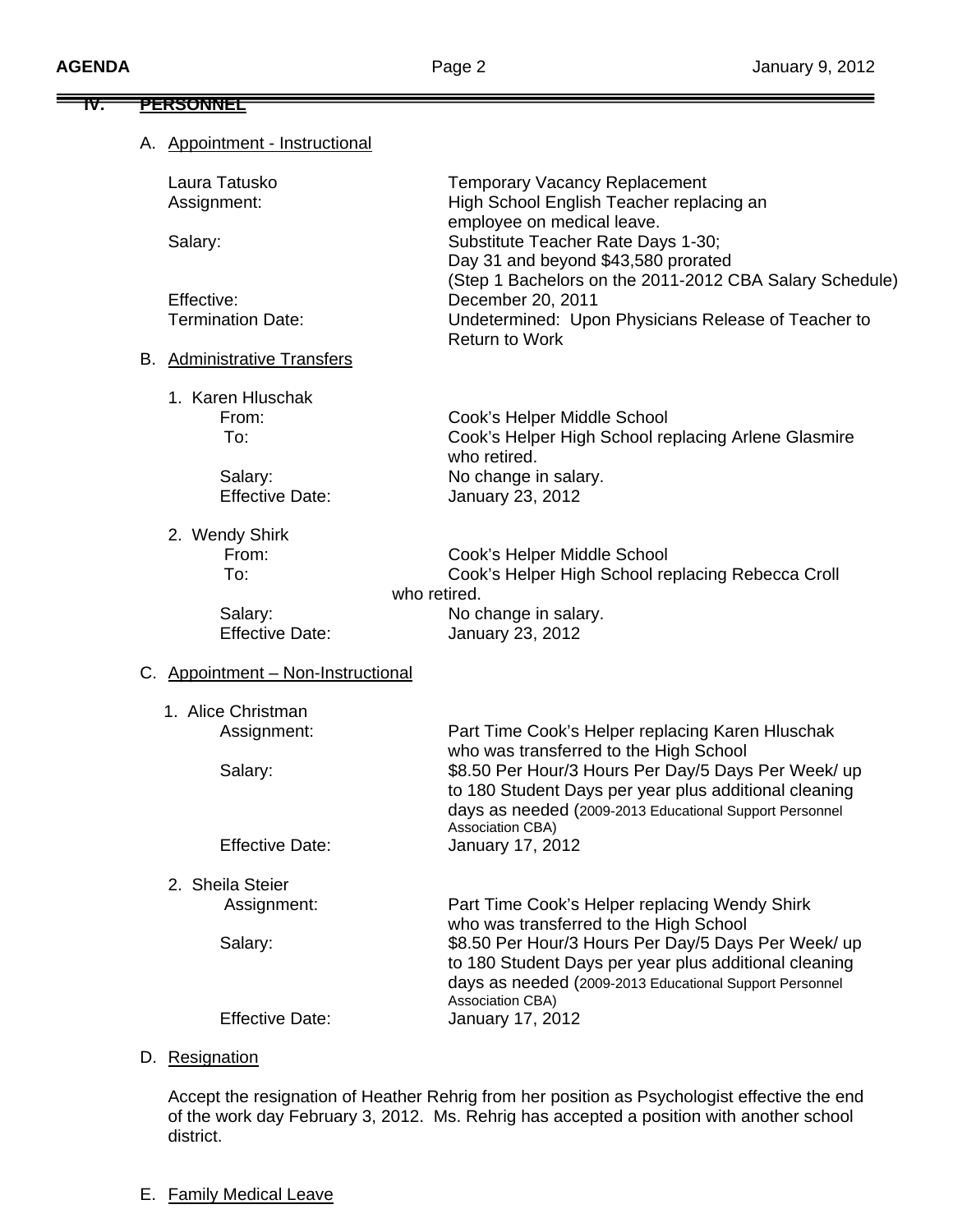Approve the request of employee #260 to take a 12 week Family Medical Leave effective January 5, 2012 for her own medical reasons. Employee's intention is to return to their current position upon medical release from their attending physician.

### F. Unpaid Leave

Approve the request of Tracy Ettinger, Peters Elementary 2<sup>nd</sup> Grade Teacher, to take an unpaid day on Tuesday, January 10, 2012. She is requesting to use this unpaid day in conjunction with two personal days on January 6 & January 9, 2012 so she can attend a family function. Correspondence received from the Education Association states that this request will not be considered as precedent setting for future requests.

### G. Co-Curricular Appointments 2012-2013

| Joe Tout                | <b>Head Football Coach</b>          | \$6,979.62 |
|-------------------------|-------------------------------------|------------|
| <b>Steve Hluschak</b>   | Asst. Football Coach                | \$4,536.07 |
| Mark Lavine             | Asst. Football Coach                | \$4,536.07 |
| Andrew Lynn             | Asst. Football Coach                | \$4,536.07 |
| Dan Blazosky            | Asst. Football Coach                | \$4,536.07 |
| Mark Hoffman            | Asst. Football Coach                | \$4,536.07 |
| <b>Terry Bowman</b>     | Asst. Football Coach-Shared Stipend | \$2,268.04 |
| <b>Manny Guedes</b>     | Asst. Football Coach-Shared Stipend | \$2,268.04 |
| Jessica Frew            | <b>Head Field Hockey Coach</b>      | \$4,181.66 |
| <b>Kelly Follweiler</b> | Asst. Field Hockey Coach            | \$2,717.57 |
| Elizabeth Chunko        | Middle School Field Hockey Coach    | \$2,663.76 |
| Dave Oertner            | <b>Head Cross Country Coach</b>     | \$4,181.66 |
| <b>Beth Case</b>        | Asst. Cross Country Coach           | \$2,717.57 |
| Richard J. Jones        | Head Boy's Soccer Coach             | \$5,044.98 |
| Jason Reinhard          | <b>Head Girl's Soccer Coach</b>     | \$5,044.98 |
| Patricia Jones          | Asst. Girl's Soccer Coach           | \$2,802.77 |
|                         |                                     |            |

## H. Co-Curricular Volunteers 2011-2012

| <b>Terry Bowman</b>  | <b>Assistant Wrestling Coach</b> |
|----------------------|----------------------------------|
| Joe Krempasky        | Asst. MS Boy's Basketball Coach  |
| <b>Richard Mantz</b> | Assistant Boy's Basketball Coach |
| Vince Rufo           | <b>Assistant Wrestling Coach</b> |
| Nicholas Sander      | <b>Interact Advisor</b>          |

### I. Co-Curricular Volunteers 2012-2013

| Sarah Arndt                                 | <b>Assistant Field Hockey Coach</b>  |  |
|---------------------------------------------|--------------------------------------|--|
| Haley Bomboy*                               | <b>Assistant Field Hockey Coach</b>  |  |
| Alden Farber                                | <b>Assistant Football Coach</b>      |  |
| Jaclyn Follweiler                           | <b>Assistant Field Hockey Coach</b>  |  |
| Amy Zeiser                                  | <b>Assistant Cross Country Coach</b> |  |
| * Pending Verification of Missing Documents |                                      |  |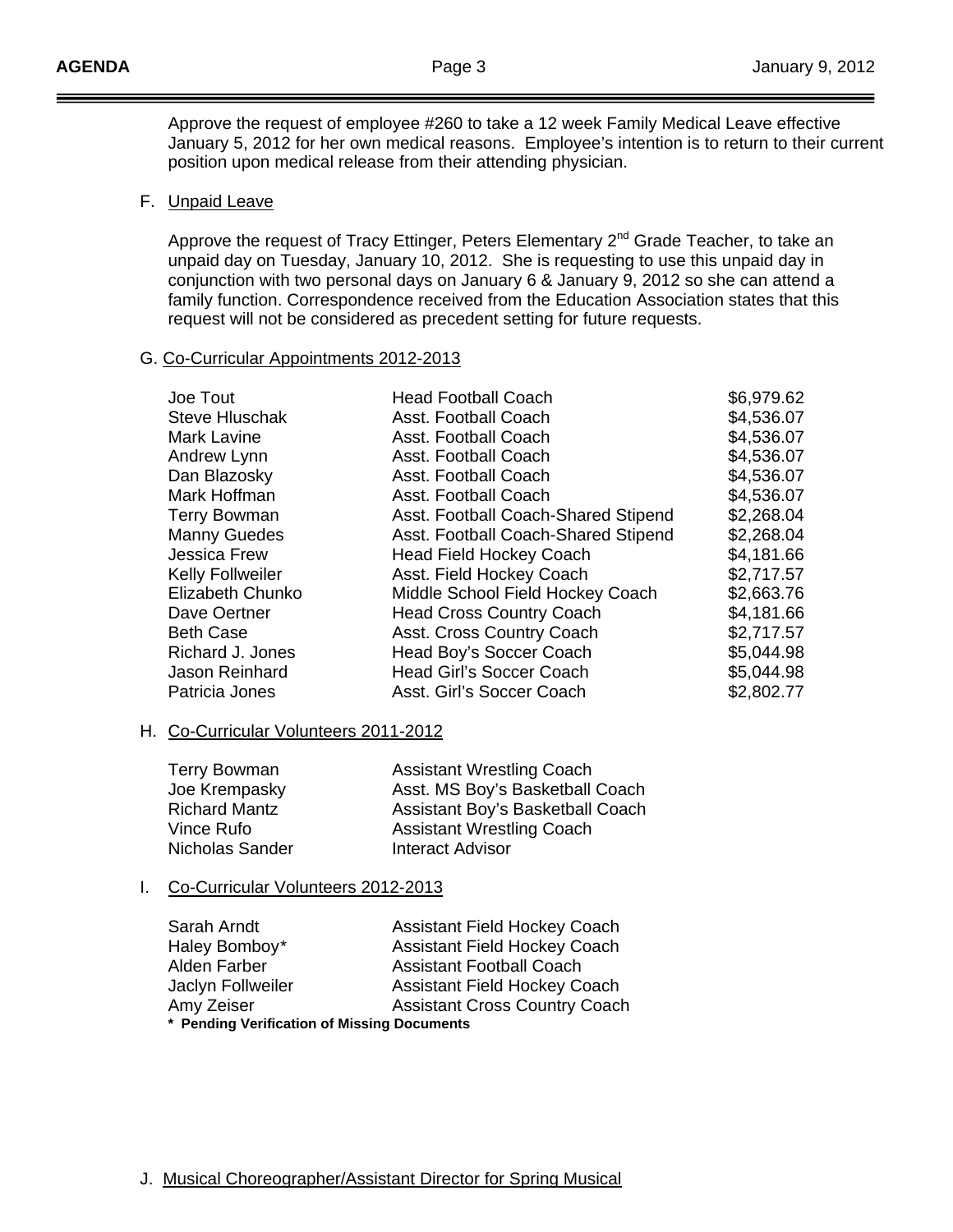Approve Mariel Letourneau\* as Musical Choreographer/Assistant Director for the Spring Musical for the NLHS Student Theatre Group. Stipend for this position will be \$1,000.00 to be paid out of the HS Student Activities Account. The Musical Choreographer/Assistant Director will be responsible for overseeing all persons involved with musical numbers/responsibilities (pit bad, choral arrangements, choral preparation), stage blocking, dance numbers, scheduling etc. as determined by the HS Principal and Production Director. **\* Pending Verification of Missing Documents** 

#### K. Salary Adjustments

 1. Acknowledge the following teacher who has completed the requirements per the Collective Bargaining Agreement that would entitle them to a salary increase for the second half of the 2011-2012 school year:

 David Carroll From: Step 17B+24 To: Step 17M

- L. Substitute
	- 1. Instructional

 Approve the following substitute teacher for the 2011-2012 school year at the 2011-2012 substitute teacher rates as approved on the Supplementary Personnel Salary Schedule:

 Courtney Seremula\* Elementary & Special Education **\*Pending Verification of Missing Documents**

### **V. CONFERENCES**

- A. Rhonda Frantz A/CAPA Spring Conference March 22-23, 2012 Hershey, PA Registration: \$185.00, Lodging: \$232.00, Travel: \$89.00, Meals: \$8.00 – Total Approximate Cost: \$514.00 – Funding: Business Office Budget **(Attachment #4)**
- B. Gail Lafferty 2012 PA/Title I Improving School Performance Conference January 29 February 1, 2012 – Pittsburgh, PA – Registration: \$335.00, Lodging: \$681.26, Travel: \$278.74, Meals: \$75.00 – Total Approximate Cost: \$1,370.00 – Funding: Title I Funds **(Attachment #5)**
- C. EdithAnn Fella 2012 PA/Title I Improving School Performance Conference January 29 February 1, 2012 – Pittsburgh, PA – Registration: \$335.00, Lodging: \$681.26, Meals: \$75.00 – Total Approximate Cost: \$1,091.26 – Funding: Title I Funds **(Attachment #6)**
- D. Marilyn Steckel 2012 PA/Title I Improving School Performance Conference January 29 February 1, 2012 – Pittsburgh, PA – Registration: \$335.00, Lodging: \$681.26, Meals: \$75.00 – Total Approximate Cost: \$1,091.26 – Funding: Title I Funds **(Attachment #7)**
- E. John Hrizuk 2012 Pennsylvania Educational Technology Expo and Conference February 12 – February 15, 2012 – Hershey, PA – Registration: \$355.00, Lodging: \$261.00, Travel: \$85.00, Meals: \$90.00 – Total Approximate Cost: \$1,091.26 – Funding: Technology Budget **(Attachment #8)**

### **VI. POLICY**

A.Homebound Instruction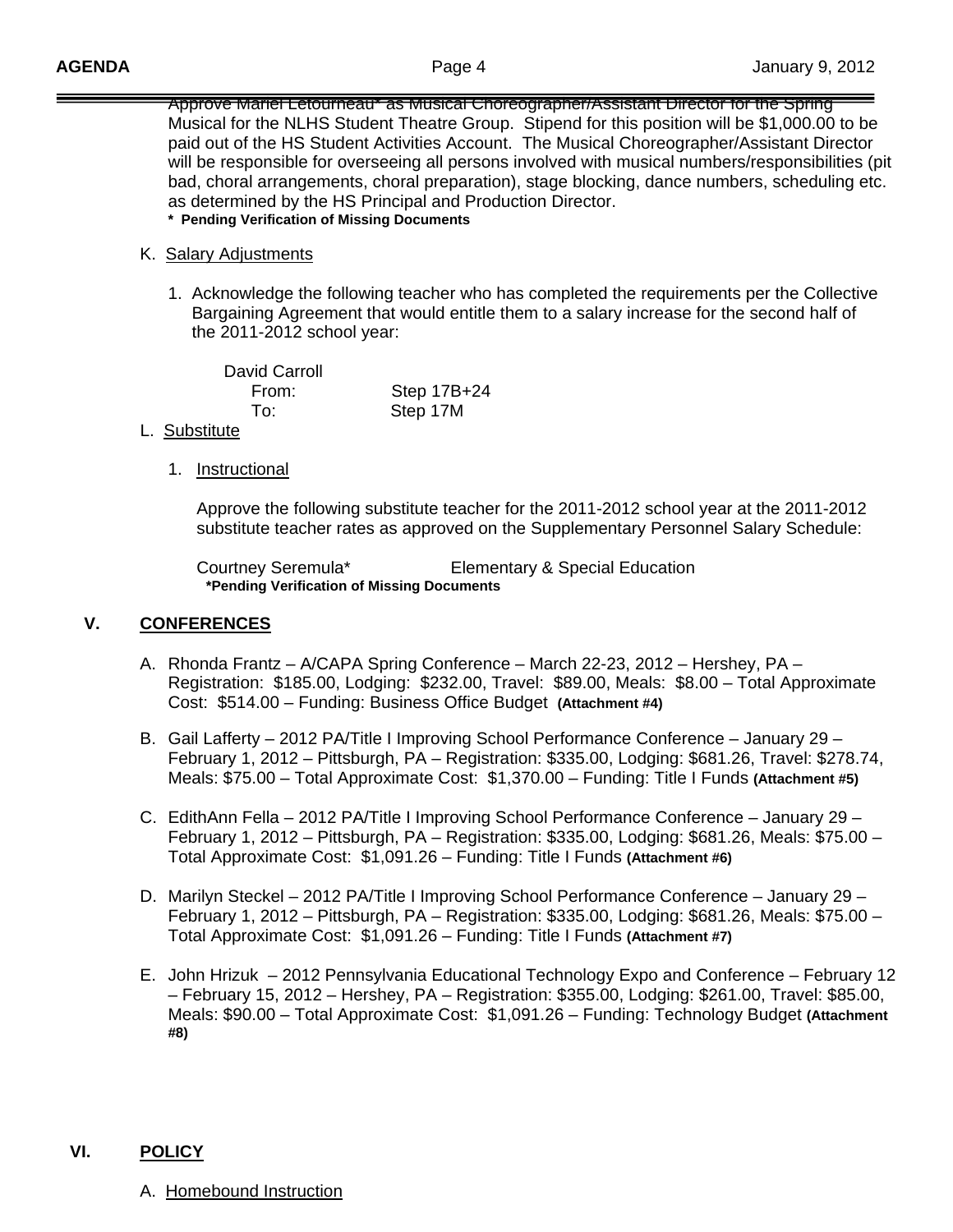It is recommended that he Board of Education grant homebound instruction for an 11th grade student, Student No. 1390082, for five hours per week, effective November 29, 2011 and continuing until approximately February 1, 2012.

### B. Board Governance Standards/Code of Conduct

Approve to reaffirm the school board governance standards and code of conduct referenced in school board policy #011 – Local Board Procedures – Board Governance Standards/Code of Conduct as recommended by the Pennsylvania School Board Association. **(Attachment #9)** 

### C. Board Policy – First Reading

- 1. Approve school board policy #237 Pupils– Electronic Devices, as presented after first reading. **(Attachment #10)**
- 2. Approve school board policy #815 plus two attachments Operations Acceptable Use of Internet and Information Systems, as presented after first reading. **(Attachment #11)**

## **VII. CURRICULUM AND INSTRUCTION**

- A. Approve the High School Program of Studies Book for the 2012-2013 school year as presented and recommended by administration. **(Distributed to Board Members Only)**
- B. Approve to contract with Art Feinberg as an independent contractor school psychologist. Upon receipt of missing personnel documentation, Mr. Feinberg will be employed on an as needed basis to assist the Special Education Department with student psychological services. Rate of pay will be \$325.00 per day.

### **VIII. OLD BUSINESS**

### **IX. NEW BUSINESS**

- A. Resolution for School Board Director Recognition Month January 2012
	- **WHEREAS**, the role of locally elected school officials has served the Commonwealth of Pennsylvania and local communities in meeting the needs of public education since the passage of the Free School Act in 1834; and
	- **WHEREAS**, these local boards have discharged their responsibilities to public education in a manner which has placed public education in the forefront of our educational systems; and
	- **WHEREAS**, locally elected officials have distinguished themselves and their communities in this non-paid, volunteer public service commitment; and
	- **WHEREAS**, the contributions of the men and women who serve on the Northern Lehigh Board of School Directors:

 Robin T. Distler Gary S. Fedorcha

 Raymond J. Follweiler, Jr. Lauren A. Ganser Mathias J. Green, Jr. Natalie J. Green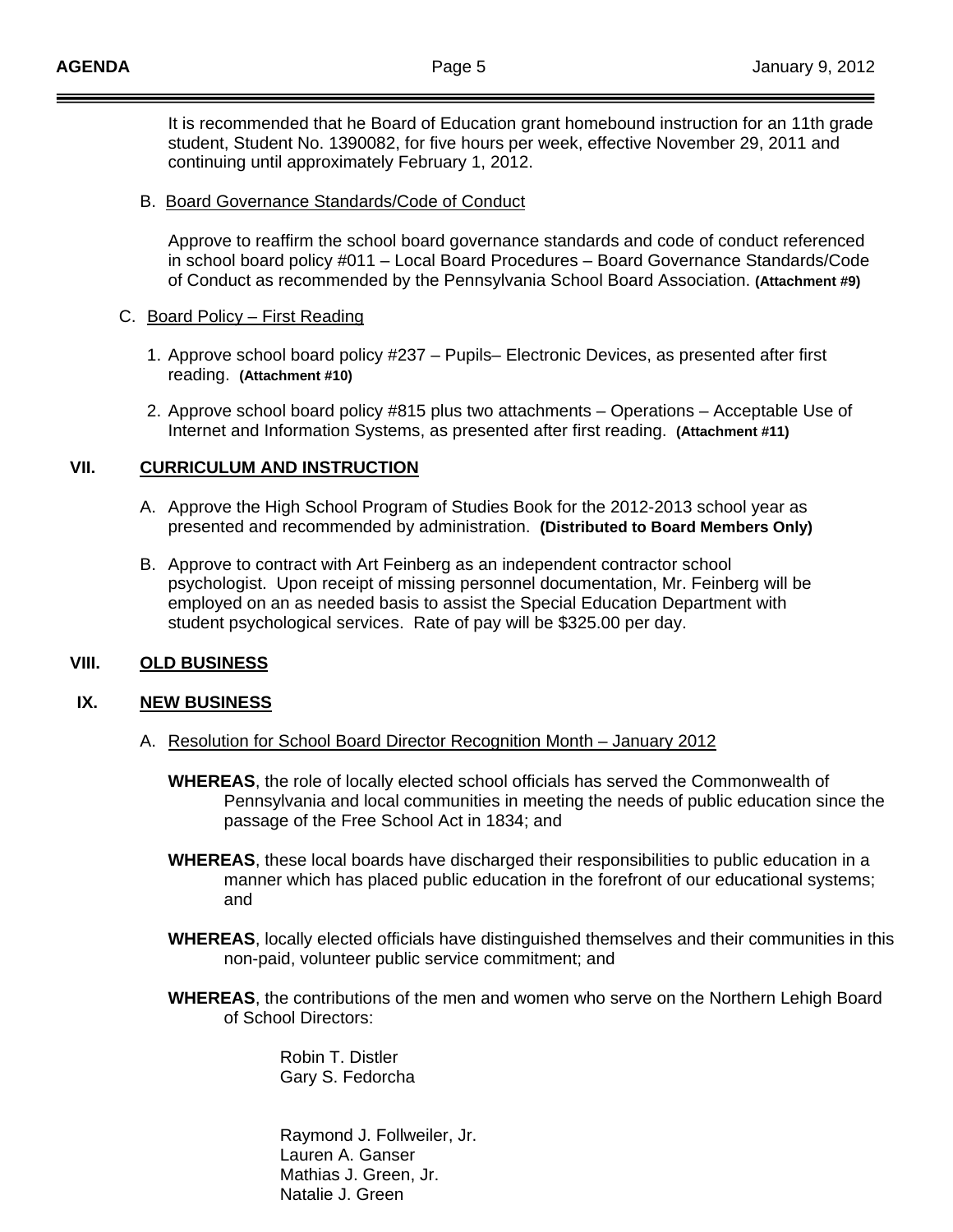Edward E. Hartman Donna M. Kulp Gregory S. Williams

 should be recognized and appreciated by those who benefit from the workings of our public school system;

- **NOW THEREFORE BE IT RESOLVED** that the Board of Director of the Pennsylvania School Boards Association hereby proclaims the month of January as School Director Recognition Month in this commonwealth; and
- **FURTHER RESOLVE** that this proclamation be communicated to all school districts, school officials and local communities in a planned program which brings visibility and awareness of the role of locally elected school officials to the citizenry of this commonwealth.

# **X. FINANCIAL**

- A. Approve the Following Financial Reports:
	- 1. NLMS Student Activities Account month of November
	- 2. NLHS Student Activities and Scholarship Acct month of November
- B. Approve the Following List of Bills:
	- 1. General Fund month of December & January
	- 2. Cafeteria Fund month of December
	- 3. Refreshment Stand month of December
	- 4. Athletic Fund month of December
	- 5. Capital Construction month of December and January
- C. Approve the purchase of network blade servers and storage area network (SAN) equipment along with the requisite software, cabling, and support from IntegraOne, 7248 - Tilghman Street, Suite 120, Allentown, PA 18106, for the total cost of \$184,335.00 to be paid from the Long RangeTechnology Budget.
- D. Approve the purchase of Microsoft Windows 2008 Server R2 from Lancaster Lebanon Intermediate Unit #13 Software Sales for a total cost of \$6,400.00. This is the operating system software for the network blade servers and it is to be paid from the Long Range Technology Budget.
- E. Authorize administration to transfer \$366,350.57 from the General Fund Account to Capital Reserve to cover expenses incurred for Long Range Maintenance Projects completed during the 2010-2011 school year. Board motions were approved authorizing these projects during the 2010-2011 school year and payment was to come from the General Fund Account but checks were issued from the Capital Reserve Account instead. This motion is a requirement as stipulated in the Final End of Year Auditors Statement Ending June 30, 2011.
- F. Approve abatement/exoneration requests of per capita taxes, for the residents that fall within the guidelines, as presented. **(Attachment #12)**

# **XI. LEGAL**

## **XII. CORRESPONDENCE**

**XIII. INFORMATION**